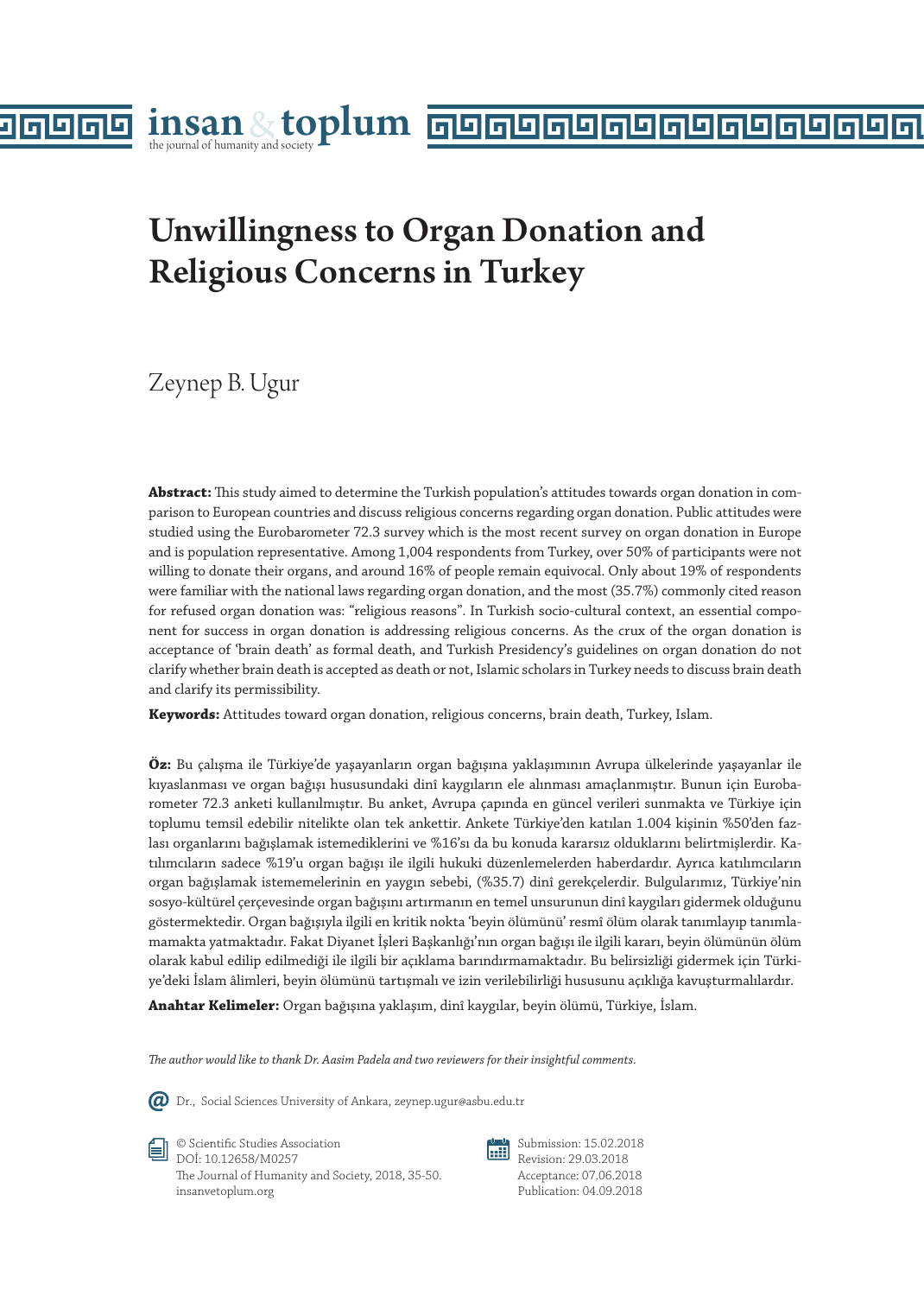# Introduction

In 2016 there were >21,000 people in Turkey waiting for an organ transplant, of which 1,804 died while waiting in Turkey (Table 1). Thus, it is concluded that organ shortage is a severe problem for Turkey as elsewhere. Although Turkey has the highest living donor rate in Europe (Figure 1), it was not sufficient as the number of individuals on waiting lists almost doubled from 2005 to 2014 (Table 1).

| Table 1.<br>Transplantation indicators in Turkey |             |          |
|--------------------------------------------------|-------------|----------|
|                                                  | 2016        | 2005     |
| Total number of kidney transplants               | 3,423       | 926      |
| % Transplantation (TX) from living donors        | 77.1%       | 70.5%    |
| # of patients awaiting for kidney TX by 31st Dec | 21,914      | 11,676   |
| # of patients died while on the Waiting list     | 1,804       |          |
| # of patients on dialysis                        | 60,750      | 34,294   |
| # of cadaveric organ donors (pmp)                | 562 (7.1)   | 153(2.2) |
| # of requests for consent to donation            | 1,988       | 224      |
| Number of family refusals (%)                    | 1,425(71.7) | 55 (25)  |

**Source:** ONT Newsletter Transplant (2017; 2006)

As Turkey's living donor rate far exceeds its deceased donor rate and its deceased donor rate is much lower than that in Europe (Figures 1 and 2), it is sensible for Turkey to try to increase deceased OD. To mitigate organ shortage, Turkey has started many initiatives such as changing regulations for organ transplantation (Sert et al., 2013) and organization of transplant coordinators (Yücetin et al., 2004). Although these efforts increased brain death declarations, it was not a solution to organ shortage as family refusal rate has also increased from 25% in 2005 to 77% in 2014 (Table 1).

This high refusal rate implies that the general population's attitudes towards OD might be negative. Therefore, the present study aimed to determine the general population's attitudes towards OD in Turkey and compare them to those of Euro-

Number of Patients on dialysis is not available for 2016; therefore the number presented reflects the figures as of 31.12.2015.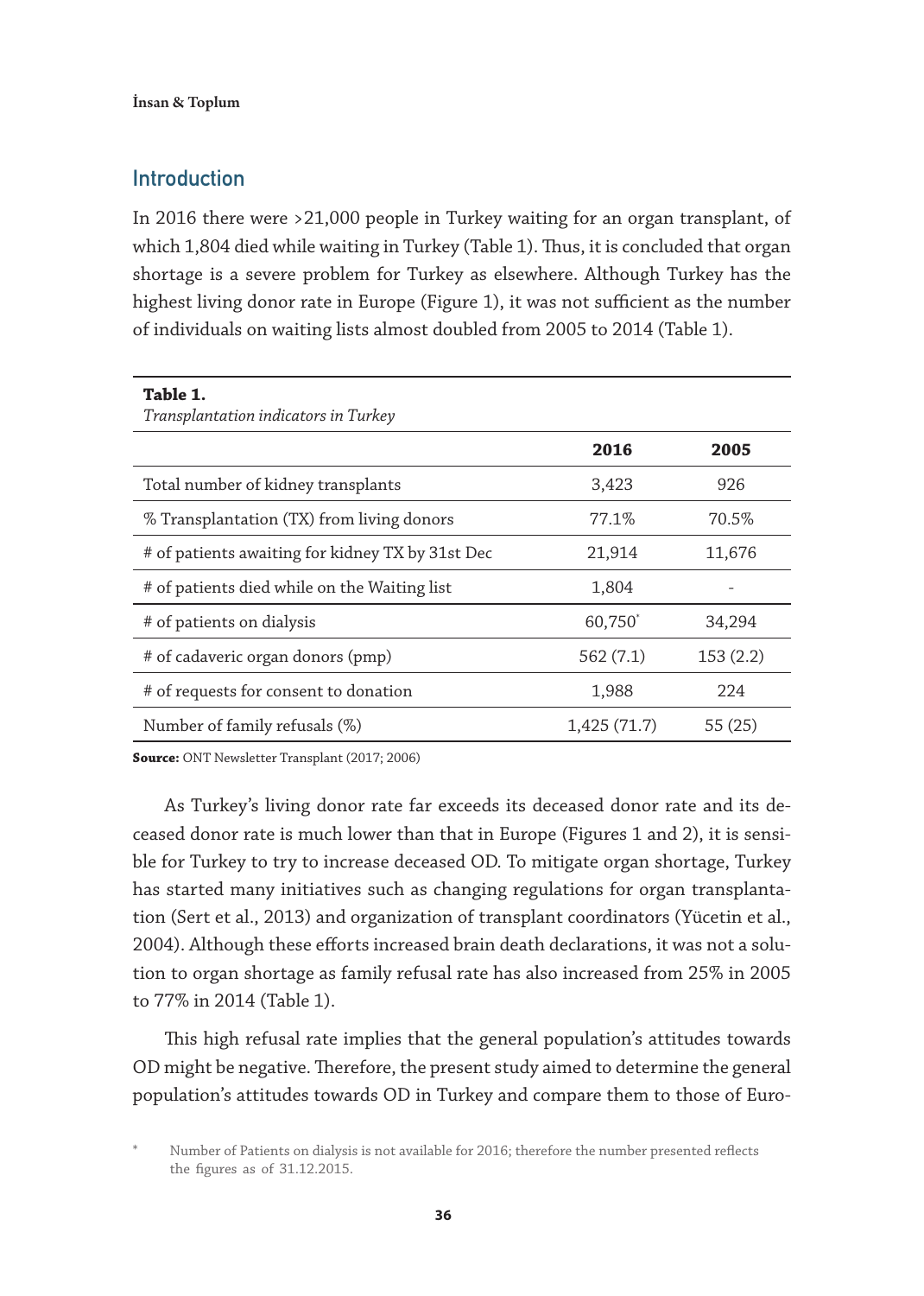pean countries. Moreover, we examine the main reasons, the most common being religious reasons, behind the high refusal rate.

To the best of the author's knowledge, the present study is the first to examine attitudes towards OD in the general population throughout Turkey. Earlier studies on attitudes towards OD were conducted only in 1 location and they lower the unwillingness for OD (Bilgel et al., 1991; Bilgel et al., 2004; Colak et al., 2008) or they were based on selected group of people such as imams or medical professionals (Simsek, 2008; Akgün et al., 2003).

## Previous Research on Organ Donation

When demographic characteristics of organ donors are examined, generally those willing to donate their organs are young, educated, have higher socio-economic status, and have less traditional religious belonging (Horton & Horton, 1990; Klieger et al., 1994). Females are found to be more likely to donate their organs (Biller-Andorno, 2002; Thompson, 2003; Decker et al., 2008). For Turkey, Bilgel et al. (2004; 1991) found less willingness to donate among females. Although the education level of an individual is found to be an important determinant of organ donation, it is not always effective for securing higher organ donation consent rates. For example, in the Netherlands, in 1998, the government sent 12 million letters in a country of 16 million asking citizens to register, which did not influence the effective consent rate (Oz et al., 2003). The ineffectiveness of the campaign casts doubt on the role of education since the Netherlands has a highly educated population.

The role of religion in organ donation consent has been widely debated (Bruzzone, 2008; Rady & Verheijde, 2009; Arbour et al., 2012) and whether the formal definition of death from a religious point of view includes 'brain death' is also controversial (Rady & Verheijde, 2016).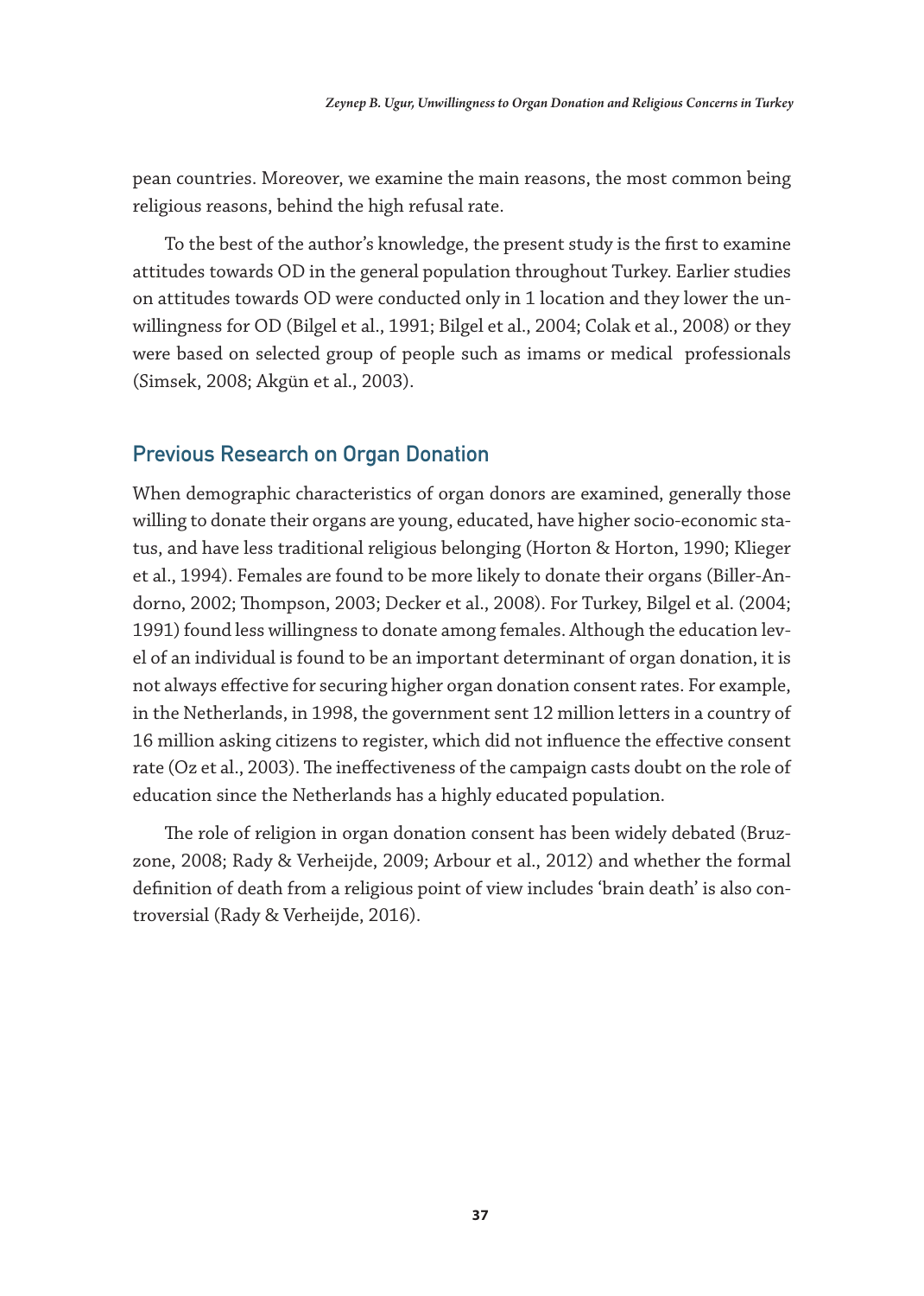İnsan & Toplum



Figure 1. The living organ donor rate per million population in 2017<sup>1</sup> **Source:** The International Registry of Organ Donation and Transplantation (IRODaT)



Figure 2. The cadaveric organ donor rate per million population in 2017<sup>2</sup> **Source:** IRODaT

In another line of research, for increasing the supply of deceased donors, legislating presumed consent was suggested as presumed consent legislation increases deceased OD (Abadie & Gay, 2006; Ugur, 2015), yet Turkey has informed consent legislation on 3 June 1979 (law 2238).

1 Whenever the data for 2017 is not available, the 2016 figure is used instead.

2 Whenever the data for 2017 is not available, the 2016 figure is used instead.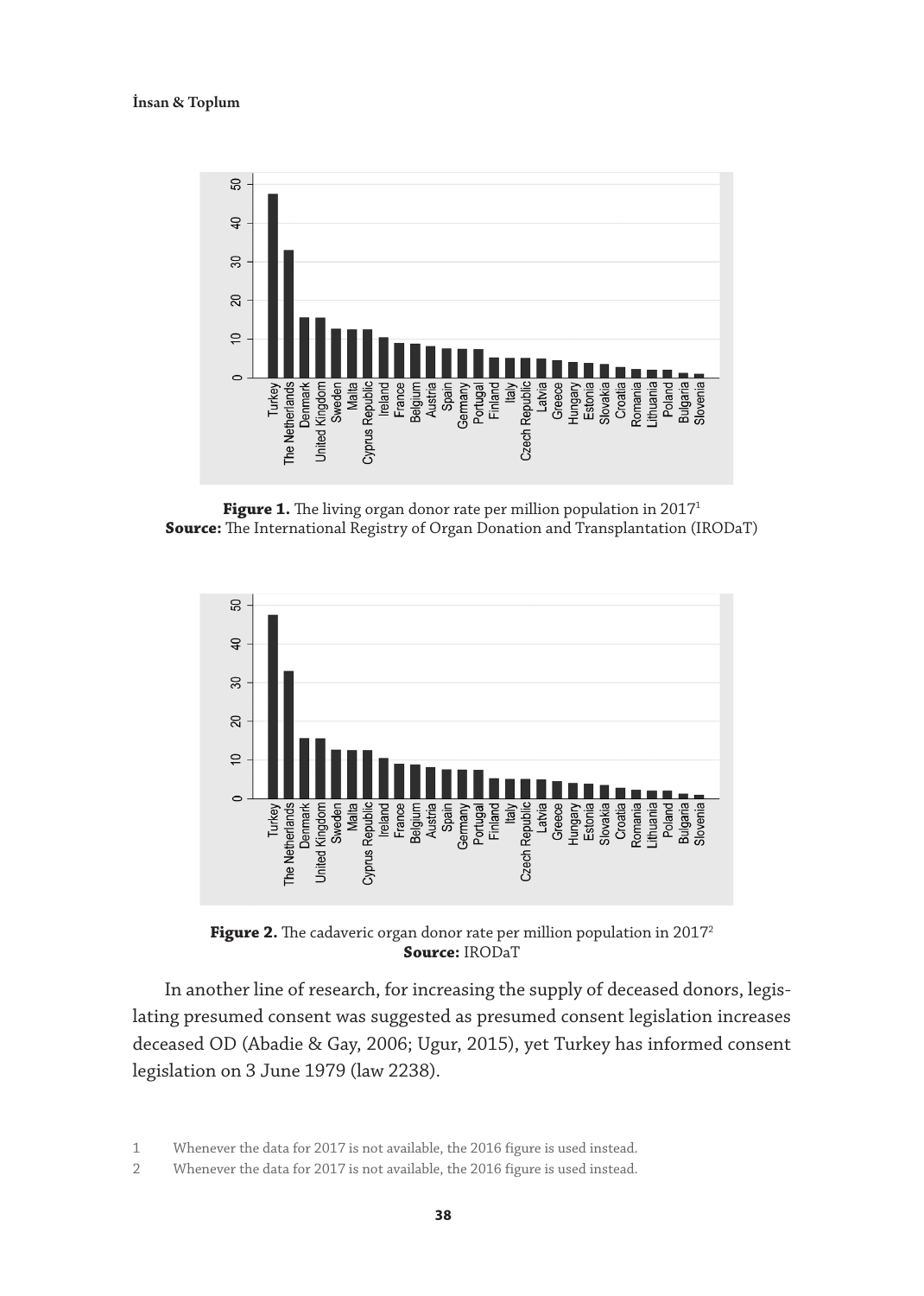## Materials and Methods

For studying public attitudes, we use individual level data from the Eurobarometer 72.3 survey that was conducted on behalf of the European Commission in late 2009. Although Eurobarometer surveys are conducted biannually, they focus on different topics. The Eurobarometer 72.3 is the latest survey which provides representative information on OD in Europe and also the only survey which provides representative information on OD in Turkey. The sample was drawn from individuals aged ≥15 years, and multi-stage stratified random sampling was employed. Data were collected via face-to-face interviews. The sample was representative of each country's total population. The survey included participants from all 27 EU countries, Croatia, Turkey, the Turkish Cypriot Community, and Macedonia (FY-ROM). Macedonia, the Turkish Cypriot Community, Luxembourg, and Slovenia were excluded from analysis because IRODaT OD data were not available for these countries. The final sample included 27,248 individuals, of which 1004 were from Turkey. The survey included questions on whether the respondent discussed OD with family members, knows national laws for organ donation, is willing to donate own organs and family member's organs, reasons for refusal for OD. Standard demographics such as sex, age, marital status, etc. were also collected.

Preferences for OD between Turkish and European respondents were compared using chi square and t test depending on the variable. Whenever we say, there is a difference between Turkish and European respondents, and it is based on statistical tests with 5% significance level. Probit regression analysis was conducted to determine who is more likely to be willing to donate their organs and more knowledgeable about OD. All statistical analysis was conducted using STATA 12.0.

## **Results**

As shown in Table 2, when asked whether they are willing to donate their own organs, 50.1% said no and 34.16% said yes in Turkey. Similarly, about 37% of the participants were willing to donate family members' organs, 44% were not willing in Turkey. Europeans show significantly higher willingness to donate their own organs (54.36%) and family members' organs (52.58%) than Turks. Based on these findings, we can conclude that it is more difficult to increase deceased OD in Turkey than in European countries; however, Table 2 shows that Turkey has a considerable percentage of individuals that are undecided (15.74%), a population that should be targeted by the Turkish National Organ Donation Authority for organ donation education.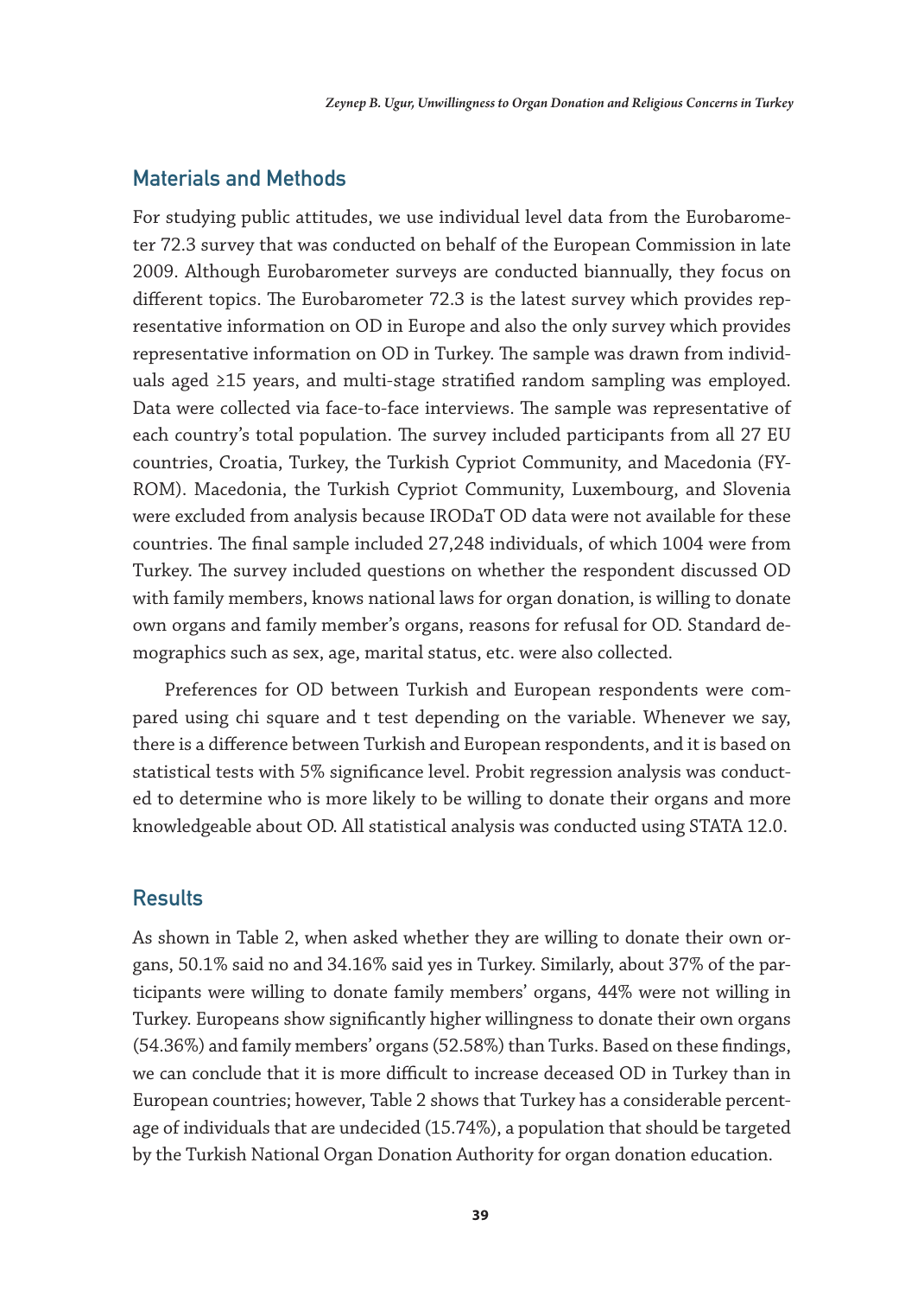| Willingness to donate organs $(\%)$ |            |                    |        |                        |
|-------------------------------------|------------|--------------------|--------|------------------------|
|                                     | Own organs |                    |        | Family member's organs |
|                                     | Turkey     | European Countries | Turkey | European Countries     |
| Yes                                 | 34.16      | 54.36***           | 37.35  | 52.58***               |
| No                                  | 50.10      | $27.17***$         | 43.73  | 24.91***               |
| Undecided                           | 15.74      | 18.48**            | 18.92  | $22.51***$             |
| n                                   | 1,004      | 26,244             | 1,004  | 27,788                 |

**Table 2.** 

 $p < 0.05$ ,  $p < 0.01$ ,  $p < 0.001$ 

Table 3 shows public awareness indicators for OD. Only 22.4% of people in Turkey discussed OD with their family members. Individuals that are willing to donate their organs are more likely to discuss OD with family members (35.38%) whereas people not willing to donate are less likely to discuss their preferences (14.08%) in Turkey. Despite the fact that discussing OD entails talking about death which is generally considered to be stressful both for Europeans and Turks, Europeans rate of discussing OD (36.07%) is significantly higher than Turks, indicating that efforts to raise awareness in Turkey are insufficient, as only 18.68% of people in Turkey know the laws regarding OD. This is lower than that of Europeans (27.35%).

#### **Table 3.**

*Public Awareness Indicators (%)*

|                       | Discuss OD with Family |                       | Know Laws for OD |                       |
|-----------------------|------------------------|-----------------------|------------------|-----------------------|
|                       | Turkey                 | European<br>Countries | Turkey           | European<br>Countries |
| All                   | 22.40                  | 36.07***              | 18.68            | $27.35***$            |
| Willing to Donate     | 35.38                  | 50.64***              | 32.54            | $37.47*$              |
| No preference         | 20.39                  | 19.77                 | 15.22            | 16.08                 |
| Not Willing to Donate | 14.08                  | $17.84**$             | 10.28            | $14.39**$             |
| n                     | 991                    | 26,095                | 969              | 25,455                |

 $p < 0.05$ ,  $p < 0.01$ ,  $p < 0.001$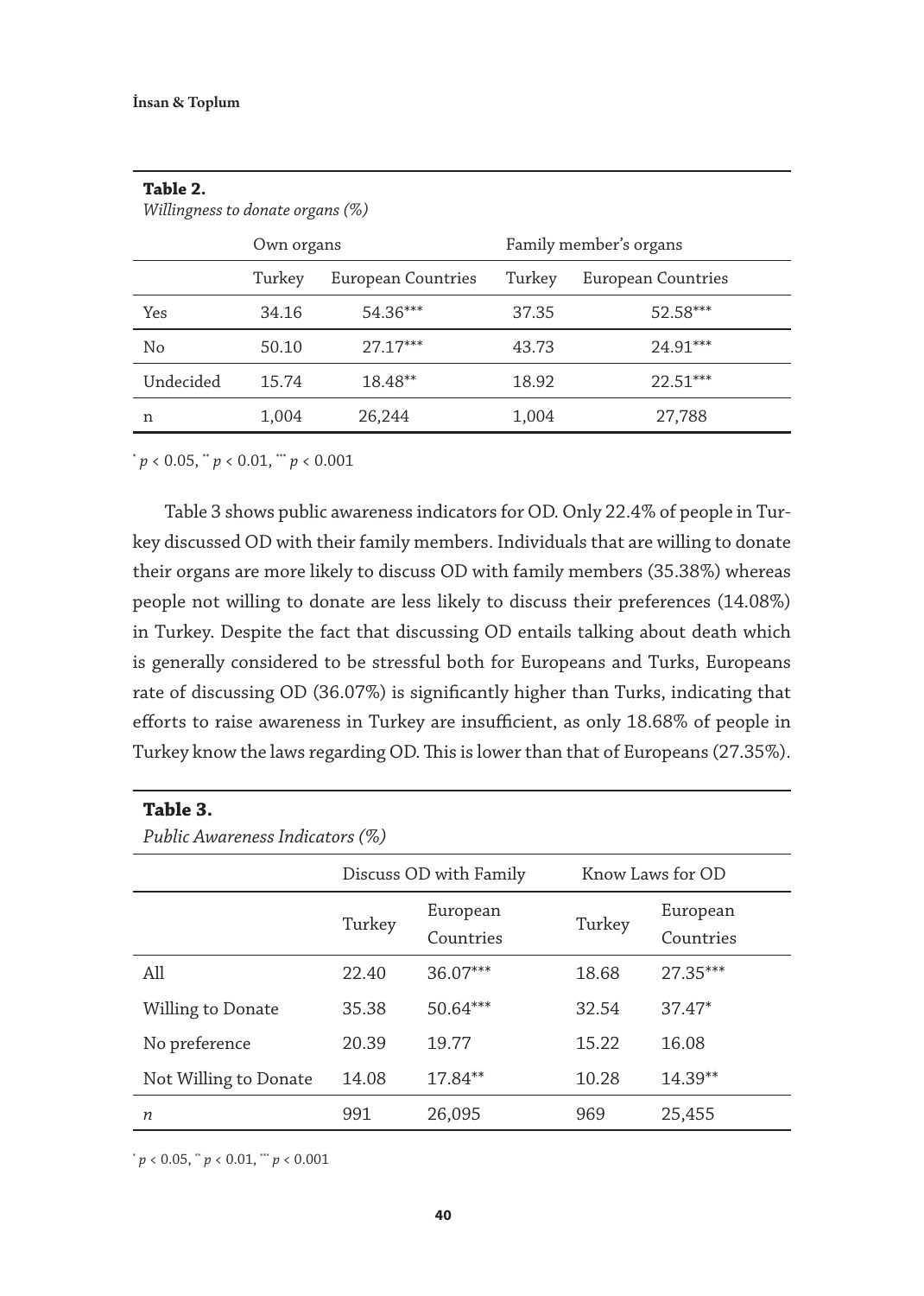Table 4 lists the reasons for refusing to donate one's own organs or family members' organs. In Turkey refusing to donate is most commonly due to religious reasons (35.7%), whereas in European countries it was the least common reason (10.62%). OD refusal due to fear of manipulation of the human body after death is similarly common in Turkey and European countries but refusal due to distrust of the OD system, including the transplantation system, medical professionals are significantly less prevalent in Turkey (20.34%) compared to European Countries (29.83%).

| Table 4.<br>Reasons for refusing to donate organs (%) |        |                    |
|-------------------------------------------------------|--------|--------------------|
|                                                       | Turkey | European Countries |
| Religious reasons                                     | 35.70  | $10.62***$         |
| Distrust of the system                                | 20.34  | 29.83***           |
| Fear of manipulation of the human body                | 35.04  | 36.40              |
| Other Reasons                                         | 8.92   | $23.15***$         |
| $\boldsymbol{n}$                                      | 762    | 17,523             |

 $p < 0.05$ ,  $p < 0.01$ ,  $p < 0.001$ 

As the Turkish National Organ Donation Authority has the ability to increase OD, in particular by convincing undecided individuals to do so, this section seeks to clarify the characteristics of those willing to donate organs and those that are undecided, based on a construct of 2 binary variables. The dependent variable in model 1 uses the value 1 for those that are undecided about OD and 0 for those that oppose OD. The dependent variable in model 2 uses the value 1 for those willing to donate and 0 for those not willing to donate. The first 2 columns in Table 5 show the preferences for a donation of one's own organs and the last 2 columns show the preferences for donating a family member's organs.

According to Table 5, females, those more educated, those with internet access, and those with better material wealth (proxied by having a fully paid house) are more likely to have no preference, to be willing to donate their organs or to be willing to donate a family member's organs. Table 6 shows that females, those more educated, those that own a car, and those willing to donate are more likely to discuss OD with their family and to know the laws regarding OD. Fortunately, these individuals are also more likely to donate their organs. In contrast, owning a home that has been fully paid for is negatively associated with discussing OD with family.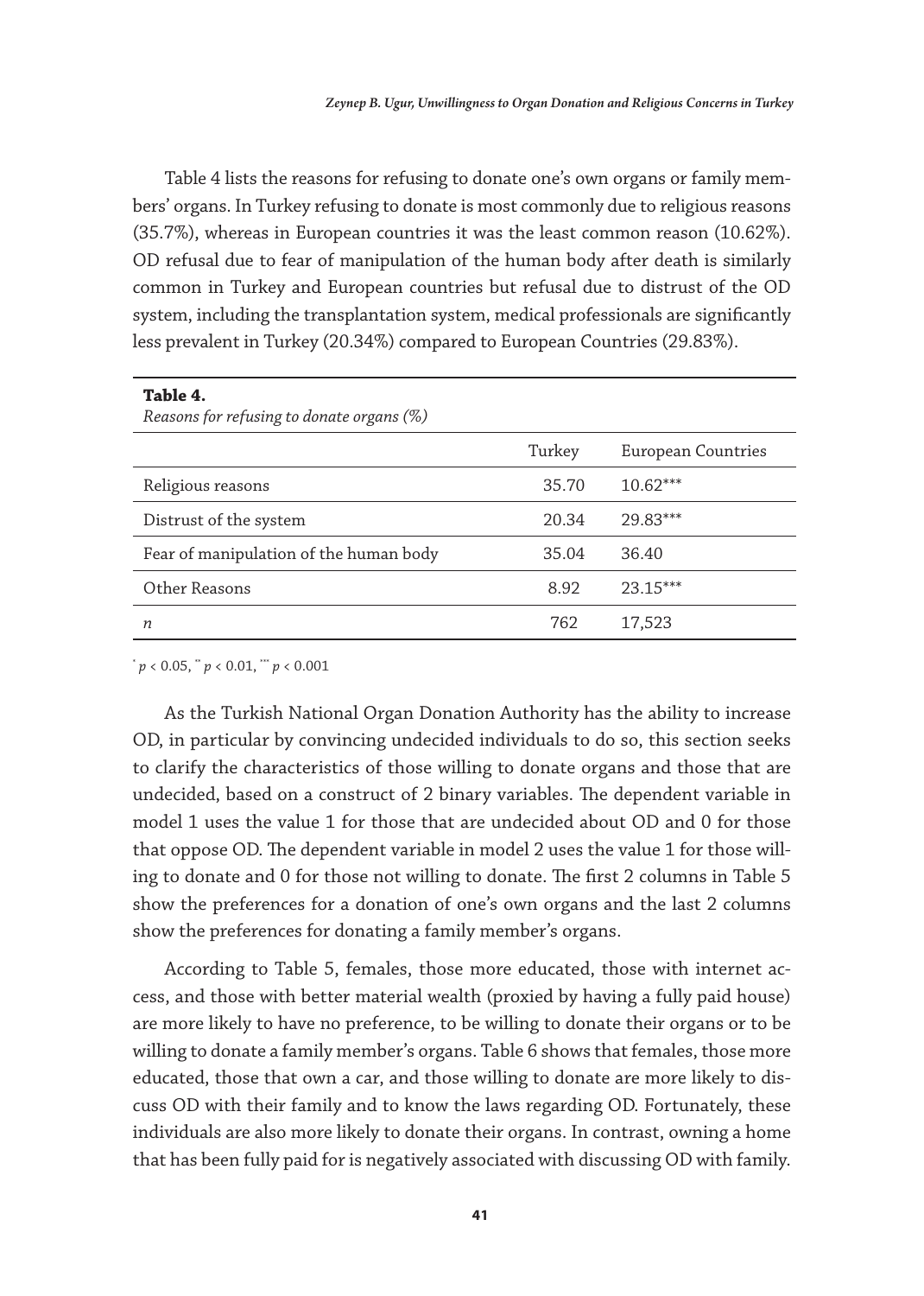#### **Table 5.**

*Probit regression results for willingness to donate in Turkey (marginal effects)*

|                           | Own Organs |            | Family Members' Organs |            |
|---------------------------|------------|------------|------------------------|------------|
|                           | (1)        | (2)        | (1)                    | (2)        |
| Age                       | 0.001      | $-0.001$   | $-0.001$               | 0.000      |
|                           | (0.001)    | (0.001)    | (0.000)                | (0.000)    |
| Age completed education   | 0.003      | $0.014*$   | $0.008***$             | $0.017***$ |
|                           | (0.008)    | (0.008)    | (0.003)                | (0.002)    |
| Female                    | $0.155***$ | $0.139***$ | $0.037***$             | $0.028***$ |
|                           | (0.034)    | (0.034)    | (0.009)                | (0.007)    |
| Married                   | $-0.060$   | 0.145      | 0.005                  | 0.010      |
| (base: divorced/widowed)  | (0.083)    | (0.091)    | (0.020)                | (0.011)    |
| Single                    | $-0.073$   | $0.167*$   | $-0.025$               | $-0.003$   |
|                           | (0.094)    | (0.098)    | (0.019)                | (0.012)    |
| >1-Person household       | 0.140      | $-0.068$   | 0.014                  | 0.011      |
|                           | (0.099)    | (0.080)    | (0.016)                | (0.012)    |
| Small Town                | $0.076*$   | $-0.016$   | $-0.011$               | 0.003      |
| (base: rural)             | (0.040)    | (0.044)    | (0.016)                | (0.013)    |
| Large Town                | $-0.002$   | 0.052      | $-0.010$               | 0.002      |
|                           | (0.041)    | (0.041)    | (0.021)                | (0.016)    |
| Have internet access      | $0.082*$   | $0.095$ ** | $0.036**$              | $0.072***$ |
|                           | (0.043)    | (0.042)    | (0.015)                | (0.011)    |
| Have a car                | $-0.016$   | 0.033      | $0.039***$             | $0.060***$ |
|                           | (0.039)    | (0.039)    | (0.014)                | (0.008)    |
| Have a fully paid house   | 0.046      | $0.108***$ | $0.031$ **             | 0.013      |
|                           | (0.034)    | (0.035)    | (0.013)                | (0.013)    |
| Have not fully paid house | $-0.038$   | 0.030      | 0.017                  | $0.033**$  |
|                           | (0.089)    | (0.091)    | (0.016)                | (0.013)    |
| n                         | 642        | 827        | 611                    | 795        |

Robust standard errors are in parentheses,  $p < .1, p < .05, \cdots p < .01$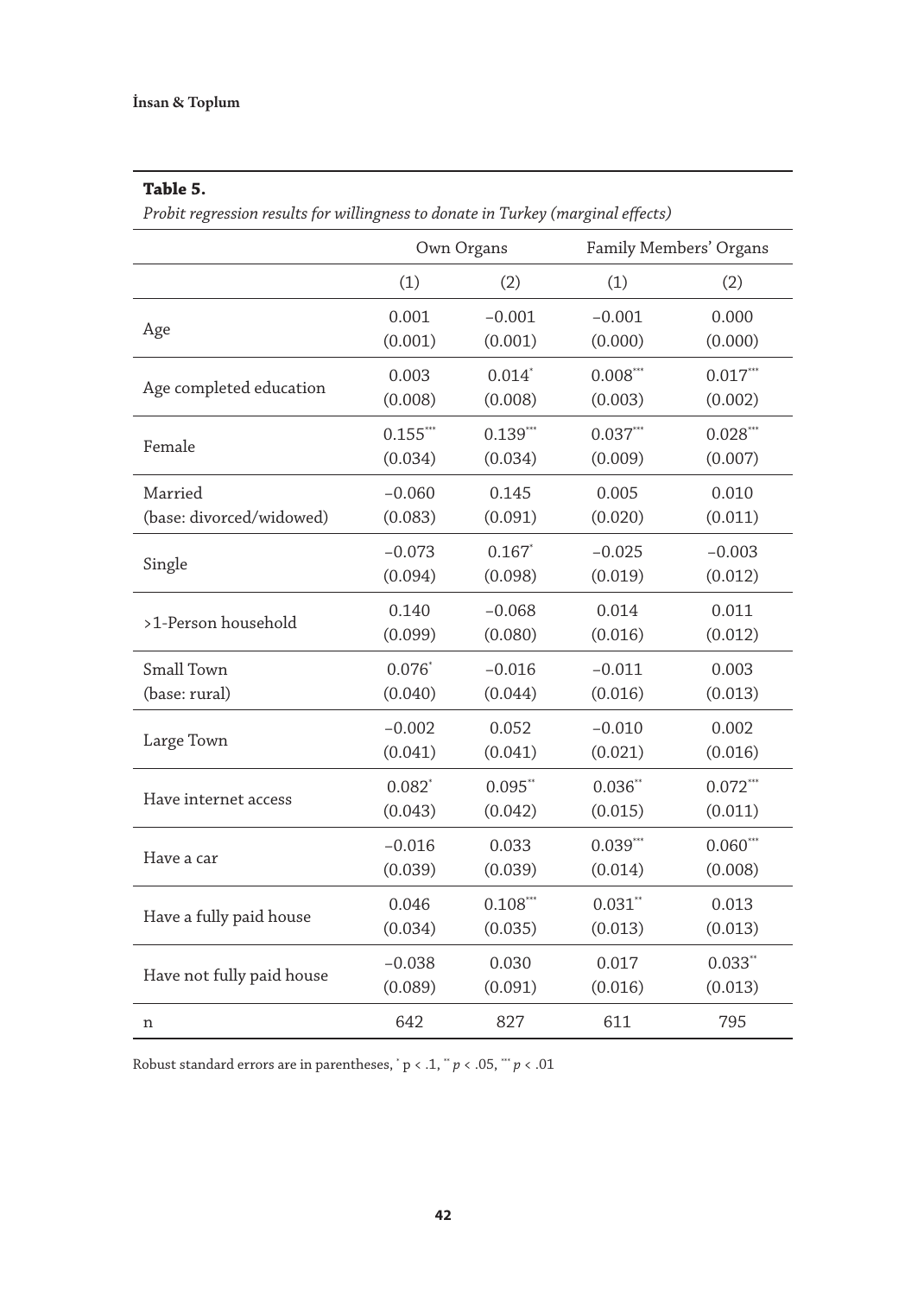## **Table 6.**

*Probit regression results for public awareness indicators (marginal effects)*

|                                     | Turkey                 |                        |
|-------------------------------------|------------------------|------------------------|
|                                     | Discuss                | Know Rules             |
| Age                                 | $-0.000$<br>(0.001)    | 0.000<br>(0.001)       |
| Age completed education             | $0.027***$<br>(0.005)  | $0.009*$<br>(0.005)    |
| Female                              | $0.085***$<br>(0.027)  | $0.045*$<br>(0.025)    |
| Married<br>(base: divorced/widowed) | $-0.025$<br>(0.062)    | 0.068<br>(0.059)       |
| Single                              | $-0.086$<br>(0.069)    | $-0.010$<br>(0.065)    |
| >1-Person household                 | 0.028<br>(0.058)       | $-0.109**$<br>(0.052)  |
| Small Town<br>(base: rural)         | $-0.019$<br>(0.034)    | $0.063$ **<br>(0.030)  |
| Large Town                          | 0.019<br>(0.031)       | $-0.059$ **<br>(0.030) |
| Have internet access                | 0.026<br>(0.031)       | $0.080***$<br>(0.029)  |
| Have a car                          | $0.070**$<br>(0.028)   | $0.085***$<br>(0.026)  |
| Have a fully paid house             | $-0.056$ **<br>(0.027) | $-0.057$ **<br>(0.025) |
| Have a not-fully paid house         | $-0.062$<br>(0.064)    | $-0.068$<br>(0.064)    |
| Have no preference                  | 0.050<br>(0.038)       | 0.044<br>(0.037)       |
| Willing to donate                   | $0.169***$<br>(0.026)  | $0.196***$<br>(0.025)  |
| n                                   | 966                    | 945                    |

Robust standard errors are in parentheses,  $p < 0.1$ ,  $p < 0.05$ ,  $p < 0.01$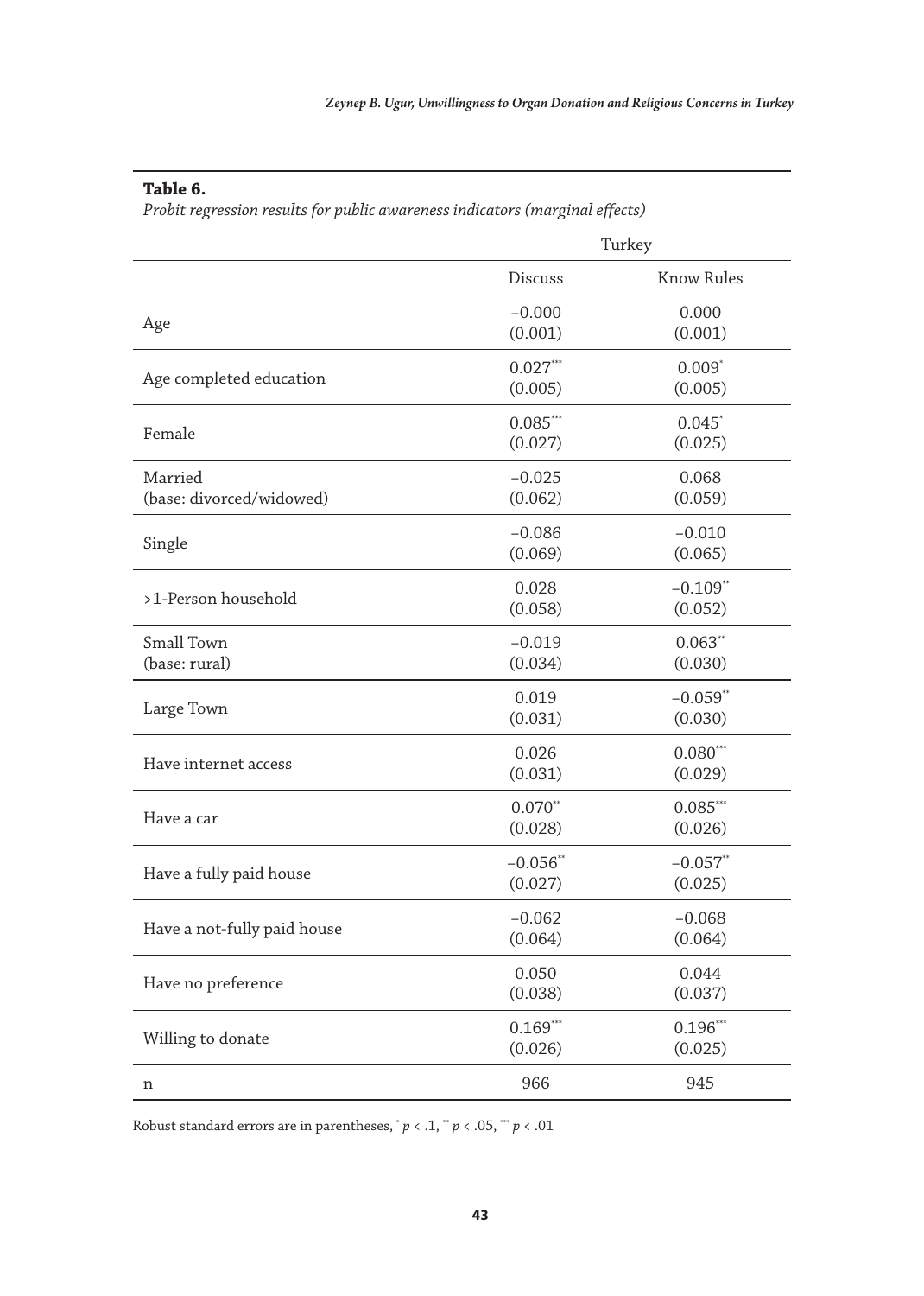## **Discussion**

In this section, we discuss our findings in comparison to previous studies and try to understand why religion seems to be a barrier for OD, although the Presidency of Religious Affairs, a governmental department that provides religious information in Turkey, has endorsed OD since 1980 (High Council for Religious Affairs, 2011).

Our findings show much higher unwillingness for OD (50.1%) when compared to the 18.3% reported by Bilgel et al. (2004) and 33.7% in Bilgel et al. (1991). Both studies are based on measurements in Bursa, Turkey. The difference can be due to lack of geographic diversity in those studies. We believe our results are more reliable since even among medical professionals, only 44.2% reported to be willing to donate their organs (Akgun et al., 2003). Moreover, a large percentage of people having a not positive attitude (50.1% unwilling + 15% undecided) is in accord with 77% official family refusal rate.

There are other differences between our findings and the previous literature. We find refusal for religious reasons to be mostly cited reason (36%) whereas Bilgel et al. (2004) found this rate to have dropped down to around 16% level. However, even among Turkish health care professionals, 21.6% cited religious reasons for not donating their organs to be used after death (Topbas et al., 2005). Moreover, because 99% of its population is Muslim, we expect that religion plays a significant role in ethical reasoning as deceased OD rates are also very low in other Islamic countries such as Algeria, Iran, and Malaysia (ONT, 2015). Also, the willingness for OD being low (23.6%) among the Faculty of Theology students in Turkey suggests that religion can be perceived as a barrier for OD (Nacar et al., 2009).

Although many people cite religious reasons for not willing to donate their organs in Turkey, The Presidency of Religious Affairs encourages OD, declaring it is an act of charity since the 1980s (Presidency of Religious Affairs, 2015). This view of OD is linked to a verse in the Quran (5:32), "whoever saves one [a soul]-it is as if he has saved mankind entirely". Also, the religious ruling (Ijtihad) over OD is also positive according to the Islamic Jurisprudence Assembly Council in Saudi Arabia and The Muslim Law Council of UK (Golmakani et al., 2005).

According to the Turkish High Board of Religious Affairs (a committee for religious rulings under the Turkish Presidency of Religious Affairs) (decision number 396, 03.03.1980) the conditions under which OD is approved are as follows:

(1) Absolute necessity; organ transplantation must be the only option for treating a disease and, other methods must not be available;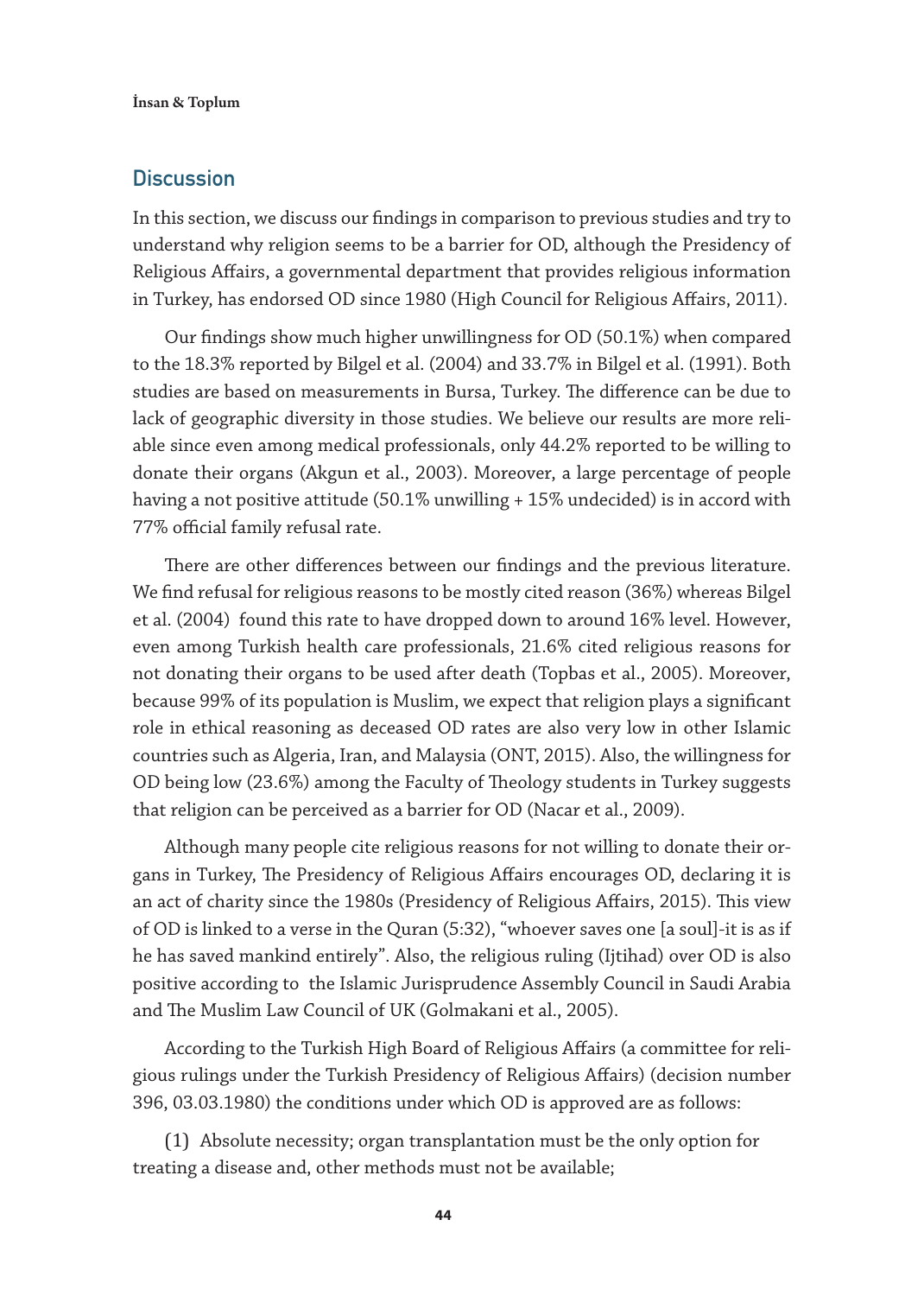(2) There must be a consensus among specialists that a disease can be cured with organ transplantation;

(3) For deceased OD, the person whose organs will be taken should be dead;

(4) Living OD must not jeopardize the donor's health;

(5) Both the organ donor and recipient must give consent. In cases of deceased donation the deceased family members must give consent;

(6) There must be no material benefit or payment for OD.

Unfortunately, these conditions do not provide very clear guidance for the concept of brain death which is the crux of the matter for OD. In the medical community, the brain death is largely accepted as an equivalent to death with some refinements (Beecher, 1968; *Defining Death: Medical, Ethical, and Legal Issues in the Determination of Death*, 1981; Wijdicks, 2002; Bernat, 2013). The logic of brain death is that irreversible loss of clinical brain functions is sufficient for declaring death (Pallis, 1983; Bernat, 1992, 1998; Gardiner et al., 2012), because the brain is necessary for the functioning of a human as a whole (Widjdicks, 2003; Bernat, 2013). There are a few medical scholars that reject the brain criterion altogether (Truog, 1997; Shewmon, 2004). The majority of medical scholars accept wholebrain based determination of death, but may disagree on the standards or practices for determining brain death (Bernat, 1998; Chiong, 2005). Turkey's medical protocols for determining brain death are similar to those in many European countries (Wijdicks, 2002).

The religious validity of the brain-based determination of death remains controversial. Among Islamic scholars, there is some degree of heterogeneity regarding the acceptability of brain death (Padela et al., 2013). The Islamic Organization for Medical Sciences (IOMS), decided in 1985 that brainstem death can be categorized as unstable life, but the patient in such a state is not formally dead (Ebrahim, 1998). The Senior Religious Scholars Commission in Saudi Arabia considers brain dead patients as cadavers and allows their organs to be recovered (Sachedina, 2009). Ayatollah Khomeini, representing the Shiite Muslims, allowed organ transplantation from brain dead patients since 1964 (Haque, 2008). The Organization of Islamic Conferences' Islamic Fiqh Academy (OIC-IFA), which is among the most influential institutions of Islamic scholarship, has considered whole-brain death as the equivalent to legal or human death since 1987 (Ebrahim, 1998). The Turkish Presidency of Religious Affairs ' decision (Article 3) permits OD only from 'dead' individuals. What dead means is not defined. But, for any religious ruling on OD to have any practical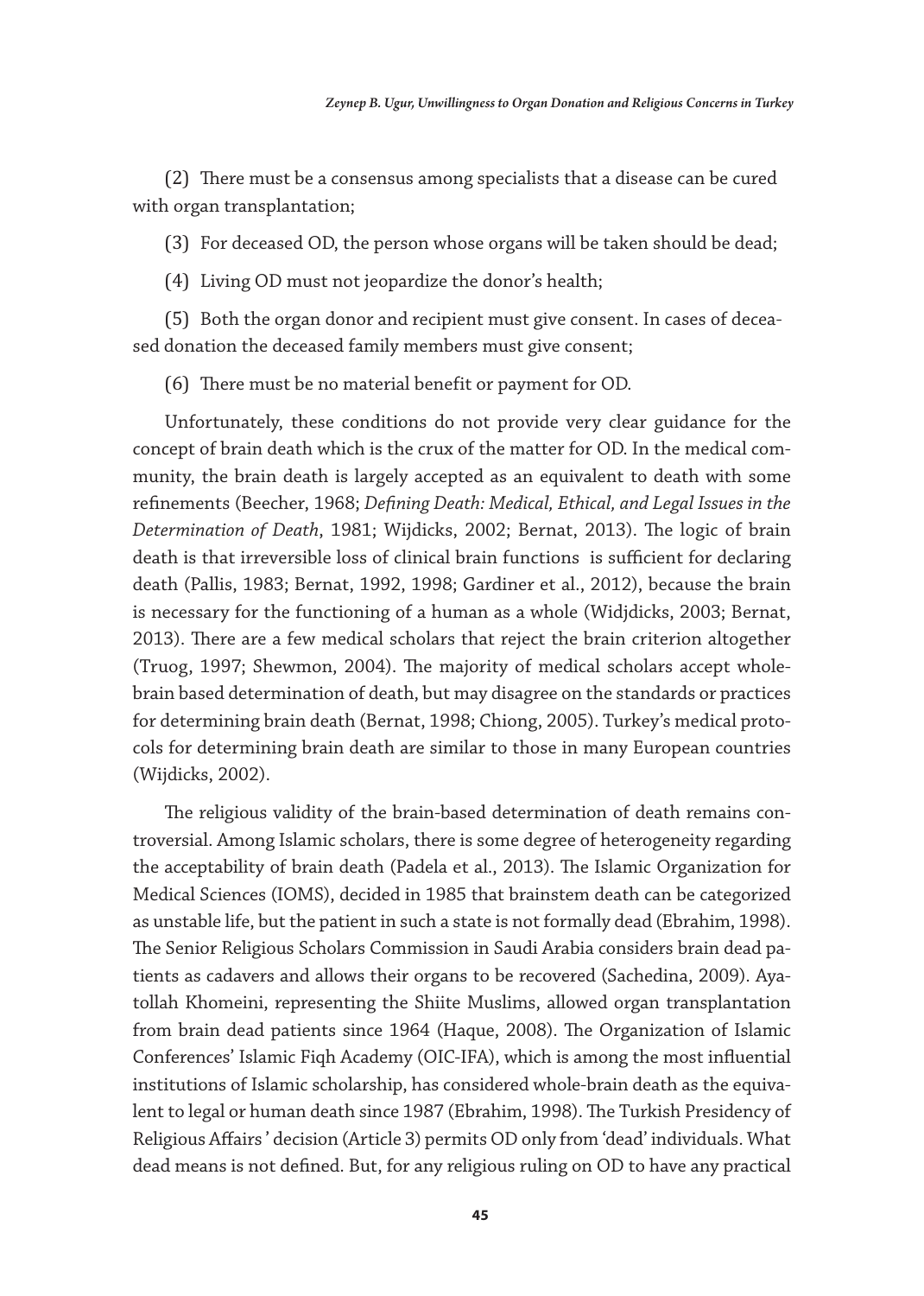effect on patients and physicians, whether or not brain death (specifically, which type of brain death) is accepted as the equivalent to human death must be clarified.

The Turkish Presidency of Religious Affairs' stance on OD is more conservative compared than that of OIC-IFA. Although OIC-IFA considers brain death equivalent to human death, Karagöz (2015) -a member of the High Board of Religious Affairs- mentioned that there is a lack of consensus concerning brain death among medical professionals, which can be associated with his reluctance to acknowledge the concept of brain death. Moreover, according to Article 6 of the Higher Board for Religious Affairs' decision on OD, there can be no material benefit in return for OD. Although OIC-IFA (1988) also considers the sale of organs impermissible, it holds the position that the permissibility of using the money to obtain a required organ when necessary, or offering compensation or honoring the donor is subject to the opinions of experts on Islamic jurisprudence. Lastly, Karagöz (2015) suggests that the organs of a homeless person or person that cannot be identified and whose corpse is not claimed by anyone cannot be taken; however, OIC-IFA allows OD if the deceased cannot be identified or does not have any next of kin and if consent is obtained from the head of the Muslim community (Albar, 2010). Karagöz (2015) emphasizes that OD should be based on an individual's uncoerced consent. Evidence shows that some individuals that are willing to donate their organs postpone registration (Ugur, 2015) and die unexpectedly without having registered as a donor. Just as decisions concerning the body of a dead relative is transferred to her/his family, it is possible that another authority can make decisions concerning donating the organs of a dead person that benefit society as a whole.

Moreover, despite the position of the Turkish Presidency of Religious Affairs on OD, approval of OD is not unanimous among Turkey's imams (Simsek, 2008). Publicly known religious leaders such as Prof. Dr. Cevat Akşit (who has both degrees in law and divinity) opposes OD (Yeni Şafak, 2006). Those who oppose OD consider it against the Islamic principle of the sanctity of the human body. According to this principle, all human bodies (dead or alive) deserve respect, as the Quran (17:70, 35:39) describes human beings as, "the most dignified creation of God". Yet, Muslim scholars permit OD according to the Islamic principle that necessity overrides prohibited matters (El-Shahat, 1999; Akrami et al., 2004). This principle is derived from the Quran's (2:173) acceptance of consuming the flesh of swine when it is absolutely necessary, although normally it is prohibited. Muslim scholars that allow deceased OD is of the opinion that OD serves an interest (rescuing another life) that outweighs concerns about violating the sanctity of the deceased's body, as seeking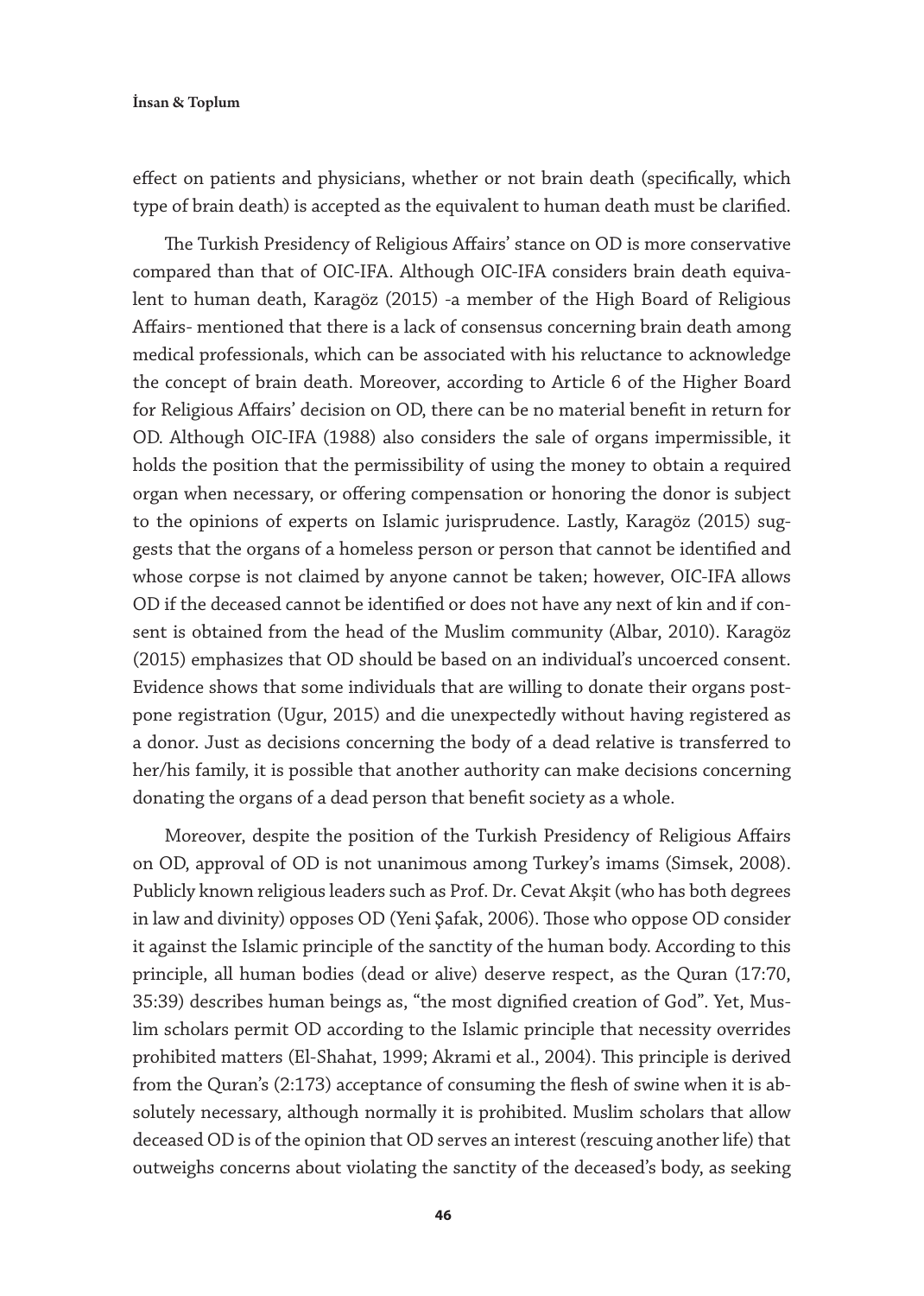to choose the lesser of two evils in order to prevent the greater of the two is also an Islamic principle (Salwani, 2013). Moreover, as Brierley et al. (2012) suggest, a lifetime attached to a mechanical ventilator, with bodily functions controlled by a caregiver and/or relative, and little or no privacy or dignity may also be against the sanctity of the human body.

There are some religious misconceptions related to religious belief in an afterlife which can impede consenting to deceased OD. As such, a common misconception is that if organs are donated to another person, the deceased donor might not be able to resurrect materially. Yet, it is well-known that after death the body -organs included- will decay; however, according to the Quran (75:4), "God is even able to proportion humans' fingertips on the Day of Judgment". The Turkish Presidency of Religious Affairs has clearly stated its position; humans do not need their organs to be materially resurrected. Karagöz (2015) suggested that a drowning victim whose corpse was eaten by a fish or a person that died and completely burned in a fire will also rise on the Day of Judgment. The belief in hereafter holds that after death the body will be resurrected anew.

One religious misconception associated with OD is that the sins committed by the body from which organs will be donated transferred to the recipient. As the Quran (41:20, 24:24, 36:65) explicitly states that, "on the Day of Judgment organs will testify about the deeds of that person", people are confused about whom an organ used by two people will give testimony for. Karagöz (2015) posits that the essence of committing a sin is the use of free will, not the use of organs; therefore, when a sin has been committed the person that used free will is going to be responsible for the sin. Furthermore, the Quran is very clear not to hold someone else responsible for the acts of another person in several verses (39:7, 53:38, 35:18, 17:15, and 6:164), "No bearer of burdens shall be made to bear another's burden.".

Another misconception might be related to believing in destiny. Many Muslims believe that whatever is written in the destiny for that person will be experienced. Therefore, extra efforts to prolong one's life through organ transplantation may be interpreted as a fight against destiny. However, Prophet Muhammed is reported to encourage people to seek medical treatment by saying "There is no disease that God has created, except that He also has created its remedy."(Bukhari). Therefore, from an Islamic point of view, neither the belief in destiny, hereafter nor the religious background of an organ donor is a barrier to OD. However, these points are not effectively communicated to the public as the Ministry of Health's Organ Donation website does not even mention the religious aspect of OD [Organ Tissue Transplan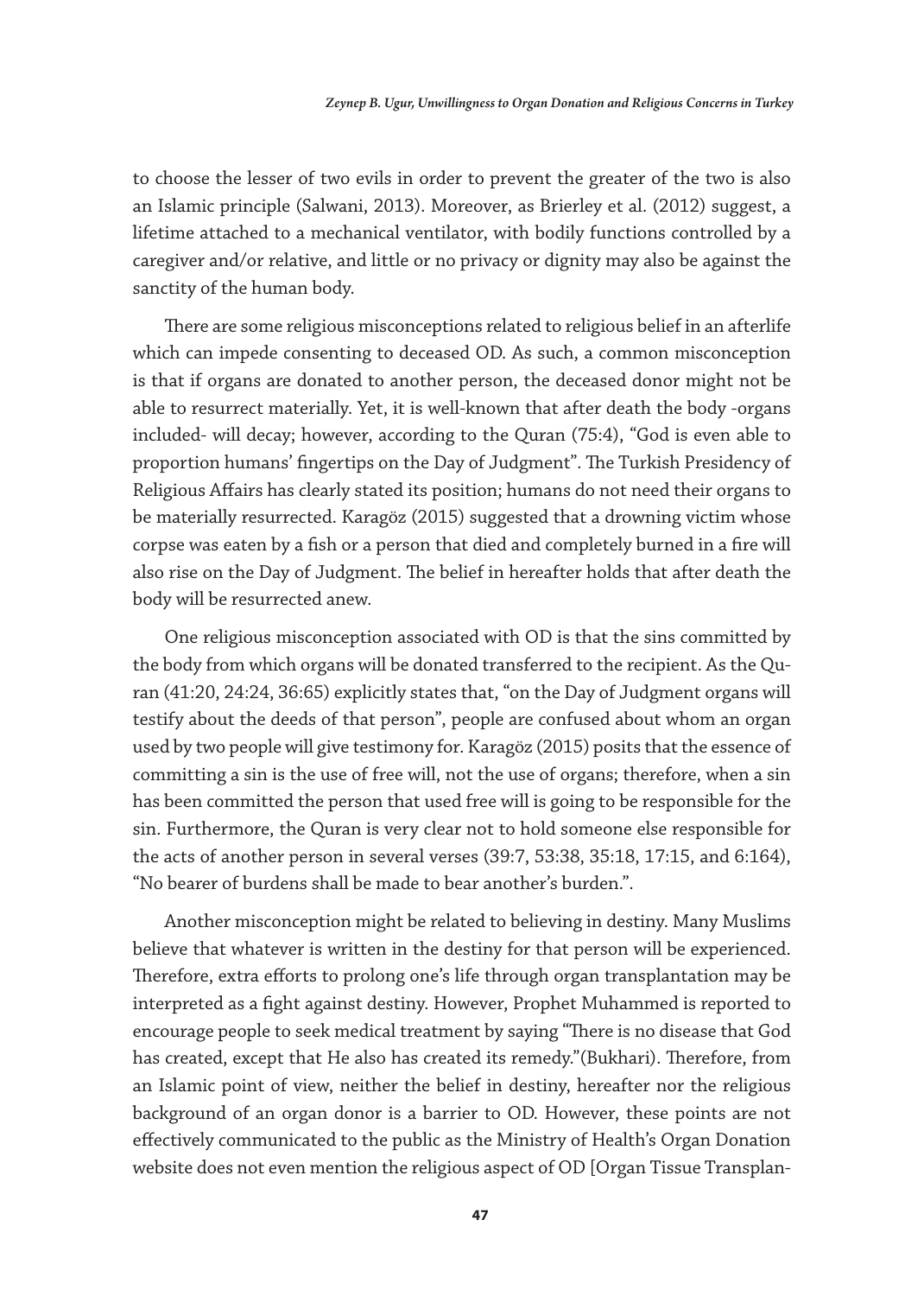tation and Dialyses Services Department (Organ Doku Nakli ve Dializ Hizmetleri Daire Başkanlığı), 2016]. Organ donation pamphlet only mentions that OD is in accord with Islam, but does not address these issues (See Elazığ City Health Department, 2016). Clearly, The Ministry of Health needs to work together with The Presidency of Religious Affairs for debunking those misconceptions.

In addition, the reluctance of medical professionals to acknowledge or address in a compassionate way to religious concerns related to OD might further compound the reluctance. Medicine professionals are generally of the view that when there is a conflict between secular and religious views, secular medical views should be of great importance (Brierley et al., 2012). However, Spain's great success in OD is attributed to the country's positive use of dedicated transplant coordinators to convince family members to consent to OD (Matesanz & Miranda, 2002). Based on these findings, we think that the development of thoughtful guidelines and education of medical professionals about how to approach grieving families and how to successfully negotiate for organ donation request while remaining sensitive to religious values can reduce distrust in the medical system and increase the deceased organ donate rate in Turkey.

The present study's primary limitation is that the survey was conducted in 2009 and the result may be seen as not reflecting current views of the public. However, we think our results are still relevant as the attitude towards organ donation is not likely to change easily. Also, there has not been any major policy towards the general public which would alter the perception of OD.

To sum up, firstly individual level data suggests that the Turkish population is less willing to donate organs than the European population. According to our results, the organ shortage problem is partly due to an information gap. Therefore, efforts to improve awareness of and knowledge about organ donation in Turkey must be increased. People cannot be expected to freely discuss organ donation with their families, as talking about death is generally perceived as unpleasant; therefore, we posit that policy makers must promote organ donation to the general population via intelligent use of the media. Secondly, as the most common reason for not donating organs in Turkey are religious considerations; The Turkish Presidency of Religious Affairs can take a more proactive role by improving awareness among religious officials, such as local imams, who can, in turn, mitigate religious misconceptions about organ donation among the general population. Furthermore, for any of the Presidency of Religious Affairs' efforts to increase organ donation to have practical effects, whether brain death is accepted as an equivalent to death must be clarified.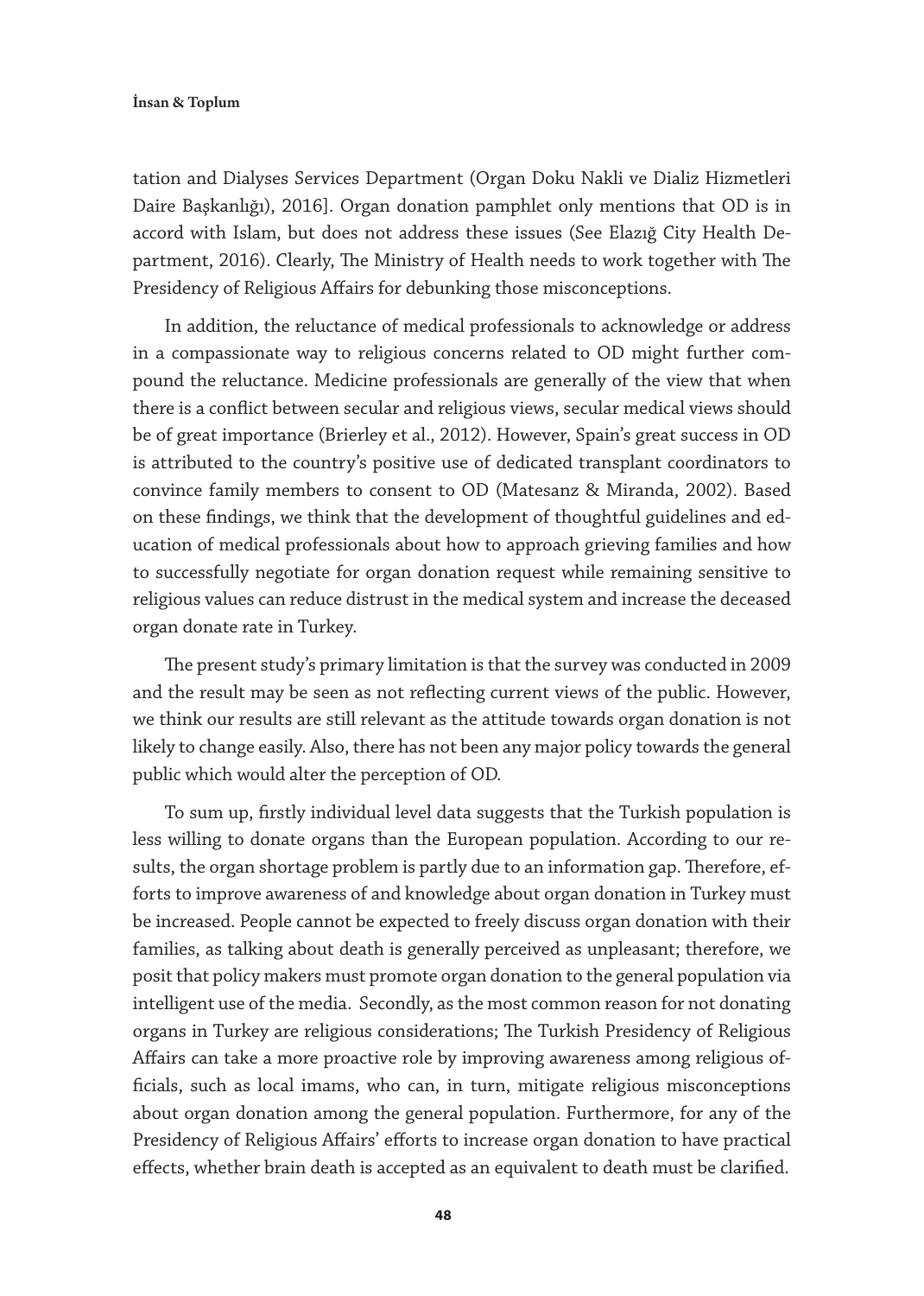## References

- Abadie, A., & Gay, S. (2006). The impact of presumed consent legislation on cadaveric organ donation: A crosscountry study. *J Health Econ, 25*(4), 599-620. doi:10.1016/j.jhealeco.2006.01.003
- Akgun, H. S., Bilgin, N., Tokalak, I., Kut, A., & Haberal, M. (2003). Organ donation: A cross-sectional survey of the knowledge and personal views of Turkish health care professionals. *Transplant Proc, 35*(4), 1273-5.
- Akrami, S. M., Osati, Z., Zahedi, F., & Raza, M. (2004). Brain death: recent ethical and religious considerations in Iran. *Transplant Proc, 36*(10), 2883-7. doi:10.1016/j.transproceed.2004.10.046
- Albar, M. A. (2010). Islamic ethics of organ transplantation and brain death. *Islam dan Pemindahan Organ* (pp. 105). Kuala Lumpur: Institute of Islamic Understanding Malaysia
- Arbour, R., AlGhamdi, H. M., & Peters, L. (2012). Islam, brain death, and transplantation: Culture, faith, and jurisprudence. *AACN Adv Crit Care, 23*(4), 381-94.
- Beecher, H. (1968). A definition of irreversible coma. *JAMA*, *205*(6), 337-340.
- Bernat, J. L. (1992). How much of the brain must die in brain death? *J. Clin Ethics*, *3*(1), 21-6.
- Bernat, J. L. (1998). A defense of the whole-brain concept of death. *Hastings Cent Rep.*, 28(2), 14-23.
- Bernat, J. L. (2013). Controversies in defining and determining death in critical care. *Nat. Rev Neurol*, *9*(3), 164-73.
- Bilgel, H., Bilgel, N., Okan, N., Kilicturgay, S., Ozen, Y., & Korun, N. (1991). Public attitudes toward organ donation. A survey in a Turkish community. *Transplant Int*, *4*(4), 243-5.
- Bilgel, H., Sadikoglu, G., Goktas, O., & Bilgel, N. (2004). A survey of the public attitudes towards organ donation in a Turkish community and of the changes that have taken place in the last 12 years. *Transpl Int.*, *17*(3), 126- 30.
- Biller-Andorno, N. (2002). Gender imbalance in living organ donation. *Medicine, Health Care and Philosophy*, *5*(2), 199-203.
- Brierley, J., Linthicum, J., & Petros, A. (2012). Should religious beliefs be allowed to stonewall a secular approach to withdrawing and withholding treatment in children? *J Med Ethics*, *39*(9), 573-7.
- Bruzzone, P. (2008). Religious aspects of organ transplantation. *Transplant Proc., 40*(4), 1064-7.
- Bukhari. Sahih al-Bukhari *Book 76, Hadith 1 (Vol. 7, Book 71, Hadith 582).* Retrieved from http://sunnah.com/bukhari/76
- Chiong, W. (2005). Brain death without definitions. *The Hastings Center Report*, *35*(6), 20-30.
- Colak, M., Ersoy, K., Haberal, M., Gürdamar, D., & Gercek, O. (2008). A household study to determine attitudes and beliefs related to organ transplantation and donation: A pilot study in Yapracık Village, Ankara, Turkey. *Transplantation Proceedings*, *40*(1), 29-33.
- Decker, O., Winter, M., Brähler, E., & Beutel, M. (2008). Between commodification and altruism: Gender imbalance and attitudes towards organ donation. A representative survey of the German community. *Journal of Gender Studies*, *17*(3), 251-5.
- *Defining Death: Medical, Ethical, and Legal Issues in the Determination of Death*. (1981). Retrieved from Washington, DC:
- Ebrahim, A. F. (1998). Islamic jurisprudence and the end of human life. *Med Law*, *17*(2), 189-96.
- El-Shahat, Y. I. M. (1999). Islamic viewpoint of organ transplantation. *Transplantation Proceedings*, *31*(8), 3271-4.
- Elazığ City Health Department (Elazığ İl Sağlık Müdürlüğü). (2016). Retrieved from http://elazig.ism.saglik.gov.tr/ detay.php?id=55&cid=82
- Gardiner, D., Shemie, S., Manara, A., & Opdam, H. (2012). International perspective on the diagnosis of death. *Br. J. Anaesth*, *1*(i), 14-28.
- Golmakani, M. M., Niknam, M. H., & Hedayat, K. M. (2005). Transplantation ethics from the Islamic point of view. *Med. Sci. Monit.*, *11*(4), 105-9.
- Haque, O. S. (2008). Brain death and its entanglements: A redefinition of personhood for Islamic ethics. *Journal of Religious Ethics*, *36*(1), 13-36.
- High Council for Religious Affairs. (2011). Organ transplantation. Retrieved from http://www2.diyanet.gov.tr/ dinisleriyuksekkurulu/Sayfalar/HaberDetay.aspx?rid=11&lst=DuyurularListesi&csn=/dinisleriyuksekkurulu